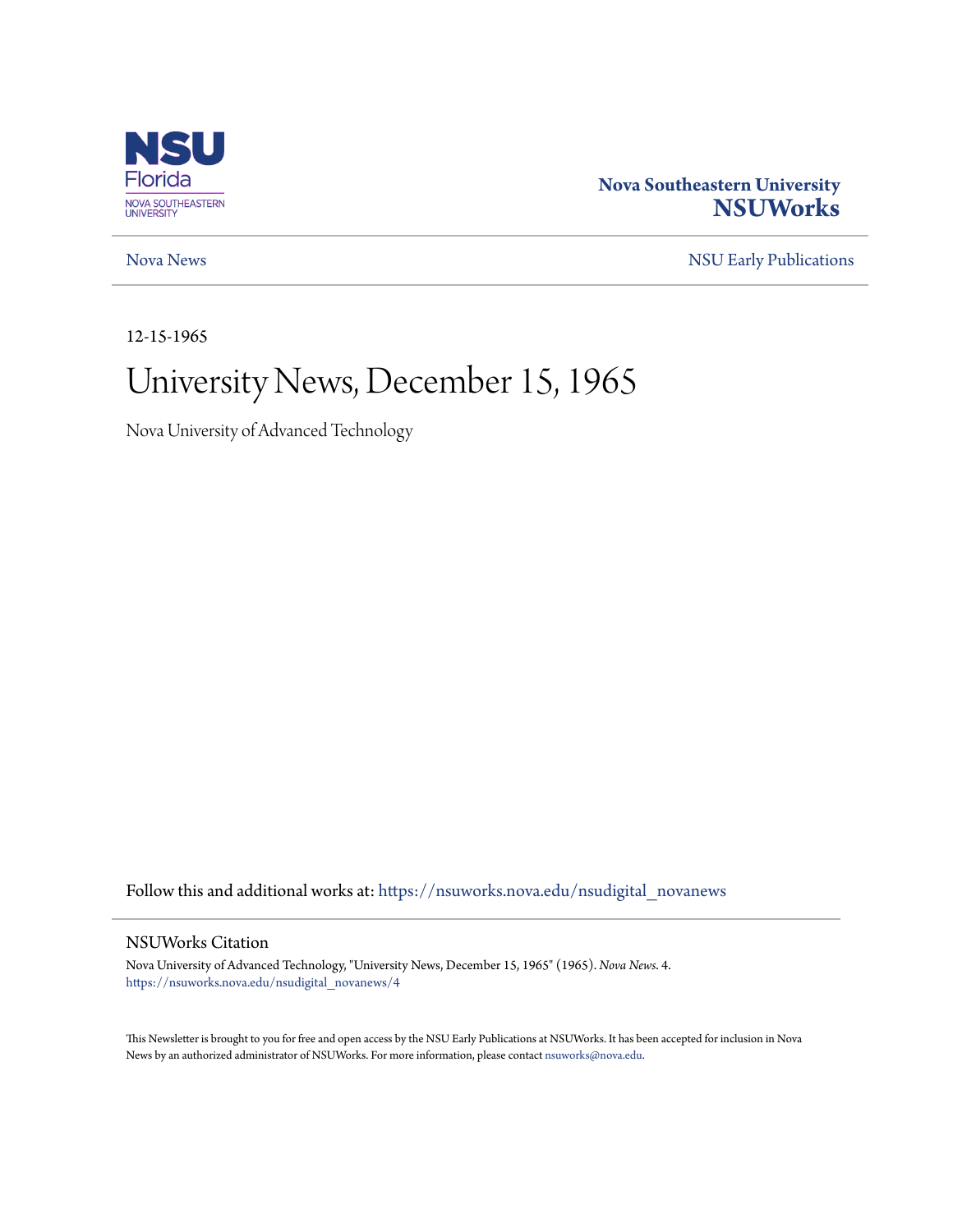# **UNIVERSITY news**



Published twice monthly by

# **NOVA UNIVERSITY of**

## **ADVANCED TECHNOLOGY**

Campus: South Florida Education Center in Broward County, Fla. Opening: September, 1967 Present Offices: 232 E. Las Olas Blvd., Fort Lauderdale, Fla. Physical Science Center: 424 to 442 E. Las Olas Blvd. Phone 525·6771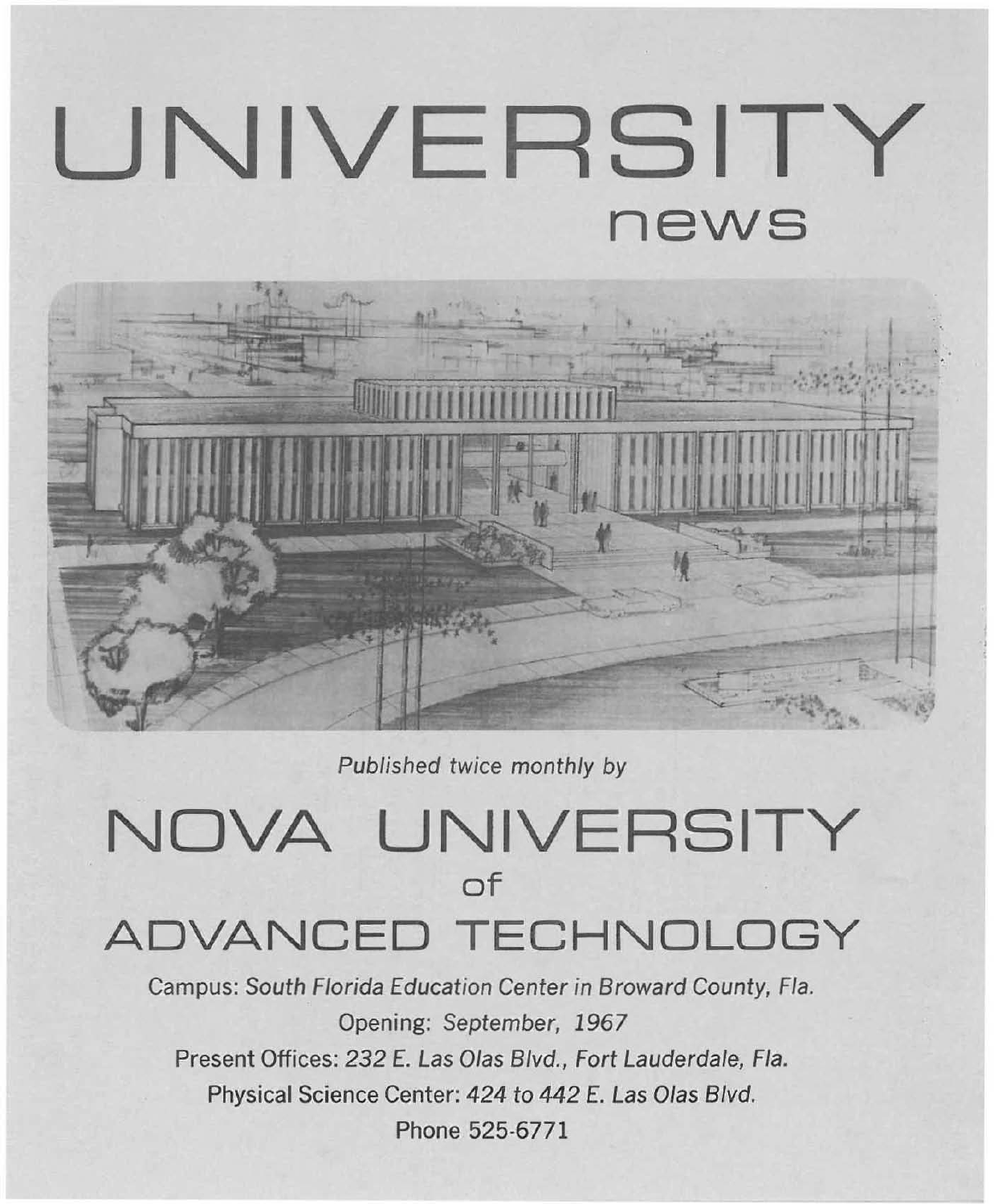University News December 15. 1965

> SPECIAL BULLETIN! Jan. 1 will be "NOVA UNIVERSITY DAY" at the Hollywood Kennel Club -- the first of a series of Nova Days to be held at the county's race tracks and the ja1-alai fronton this winter for the benefit of the University.

From these days we will obtain enough funds to establish several professorships attractive enough to bring to us some of the leading scientists of this country.

 $So. \ldots$ 

COME TO THE HOLLYWOOD DOG TRACK ON THE EVENING OF NEW YEAR'S DAY FOR 'NOVA DAY':

> $\mathcal{D}_{\text{max}} = \mathcal{D}_{\text{max}} = \mathcal{D}_{\text{max}}$ ;. /1 <::-.r -<..-, <sup>~</sup>."! -<.::>- d<~ .-- <sup>A</sup><sup>~</sup>-y '<

Eight lectures by two of our professors will be delivered during the month of January. open free to all who are interested. Dr. Charles E. Gauss, assistant to the president for academic affairs (formerly chairman of the Department of Philosophy at George Washington University) will be heard Jan. 5, 12. 19 and 26 at 10:30 a.m. at the Fort Lauderdale Public Library. Dr. Ray Pepinsky, research professor of physics and chemistry, will offer his series on the same dates at 8 p.m. at McNicol Junior High School in Hollywood.

Dr. Gauss' theme will be "Intellectual Patterns in our Western Heritage", and Dr. Pepinsky's will be "Some Settings of Poetry to Music". . .

-:;.\*1::::r '-'::<-) <.-:.- -Q-it-<-:r J) 1/ (;

Other events are scheduled for February and March.

Friends of the University can well feel that the Christmas season already has brought a generous outflowing of gifts: the \$1 million from the anonymous donor for the Physical Science Center, the grant of \$105.000 from the Robert O. Law Foundation for endowment of a Chair of Physics for three years -- and now another major gift on which we cannot yet divulge the details. Joyeaux Noel!

 $\Lambda$ mone the earlier oifts which President Warren Winstead took occasion to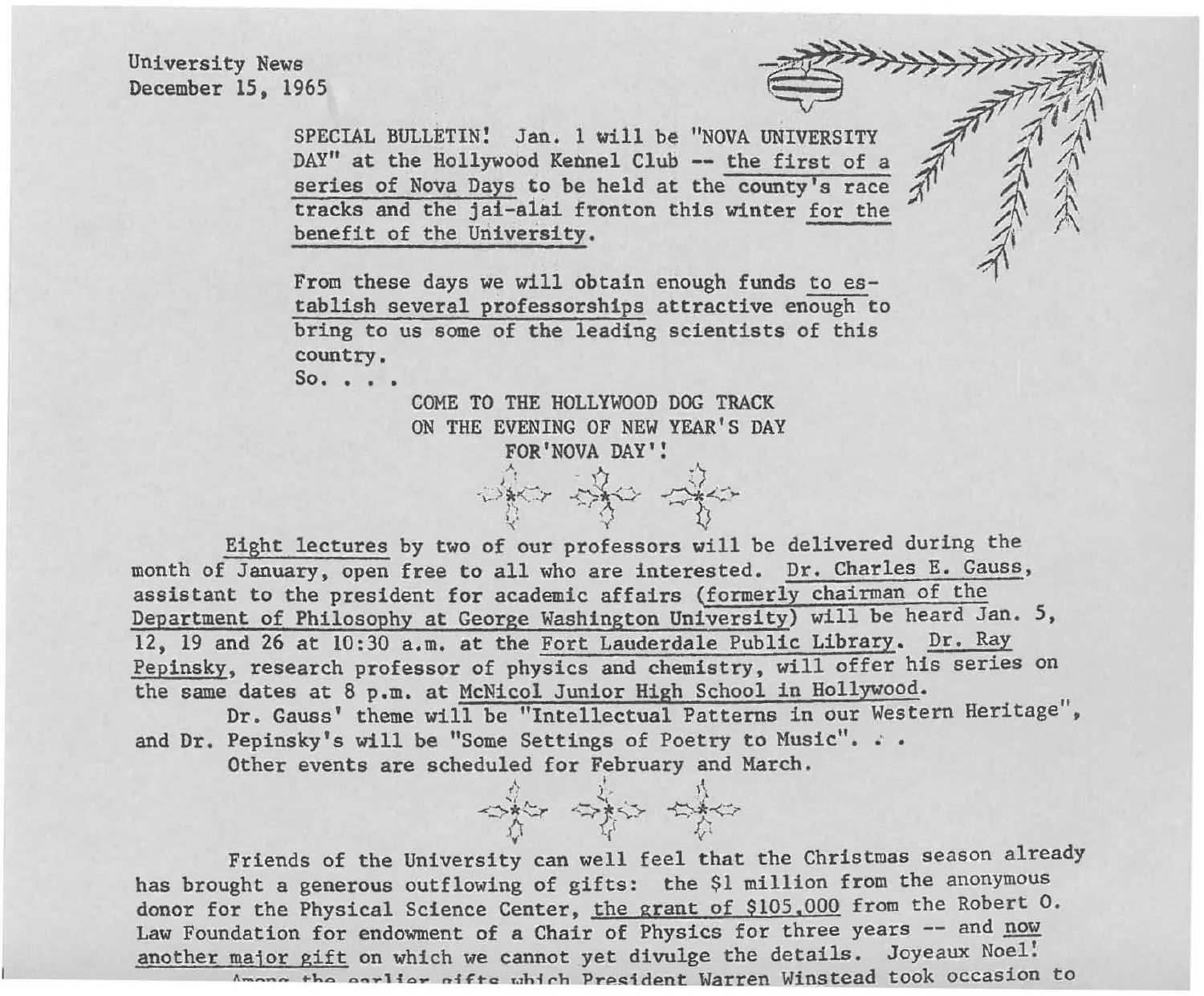acknowledge at our campus dedication on  $\mu$ ec. If wele too above  $\sim$ C. Mather of Hollywood, one of our trustees, and a similarly large land gift by the president of the board. Jim Farquhar. . .

And in the event that you missed the announcement in the press following the dedication -- ground will be broken for the Physical Science Center on April 16.



Grateful thanks to A. D. Griffin. Sr., of Griffin Bros., and to Charles S. Serianni, president of Di-Mar Paving, for their great generosity in providing the landscaping and the road paving, respectively, at the scene of the dedication.

The grassy mall, the reflecting pool and the circular driveway now are permanent installations on the campus. The main entranceway from Nova Drive will be built around them.  $\ldots$ 



Much appreciation also to Nova High School and the Junior College of Broward County for the appearances of the Nova band and chorus and the Junior College chorus. The fine performances of these groups and their colorful garb added immeasurably to the pleasure of the occasion.

> We were most pleased also, of course, to have our Congressman Paul Rogers and the distinguished president of the National Academy of Sciences, Dr. Frederick Seitz (a Nova University advisory board member) present to speak. the right of 大 大 大 大 大



We are planning, also, to finalize another addition to the staff very soon after the first of the year.

Both of these men are, of course, acknowledged leaders in their fields. Nova University's policy is and will steadfastly be, "the highest standards of excellence" . .

 $\mathcal{H}$ c:;.~ -.;r <.~.-;-  $\sum_{i=1}^{n}$ ,,;~, ' lJ